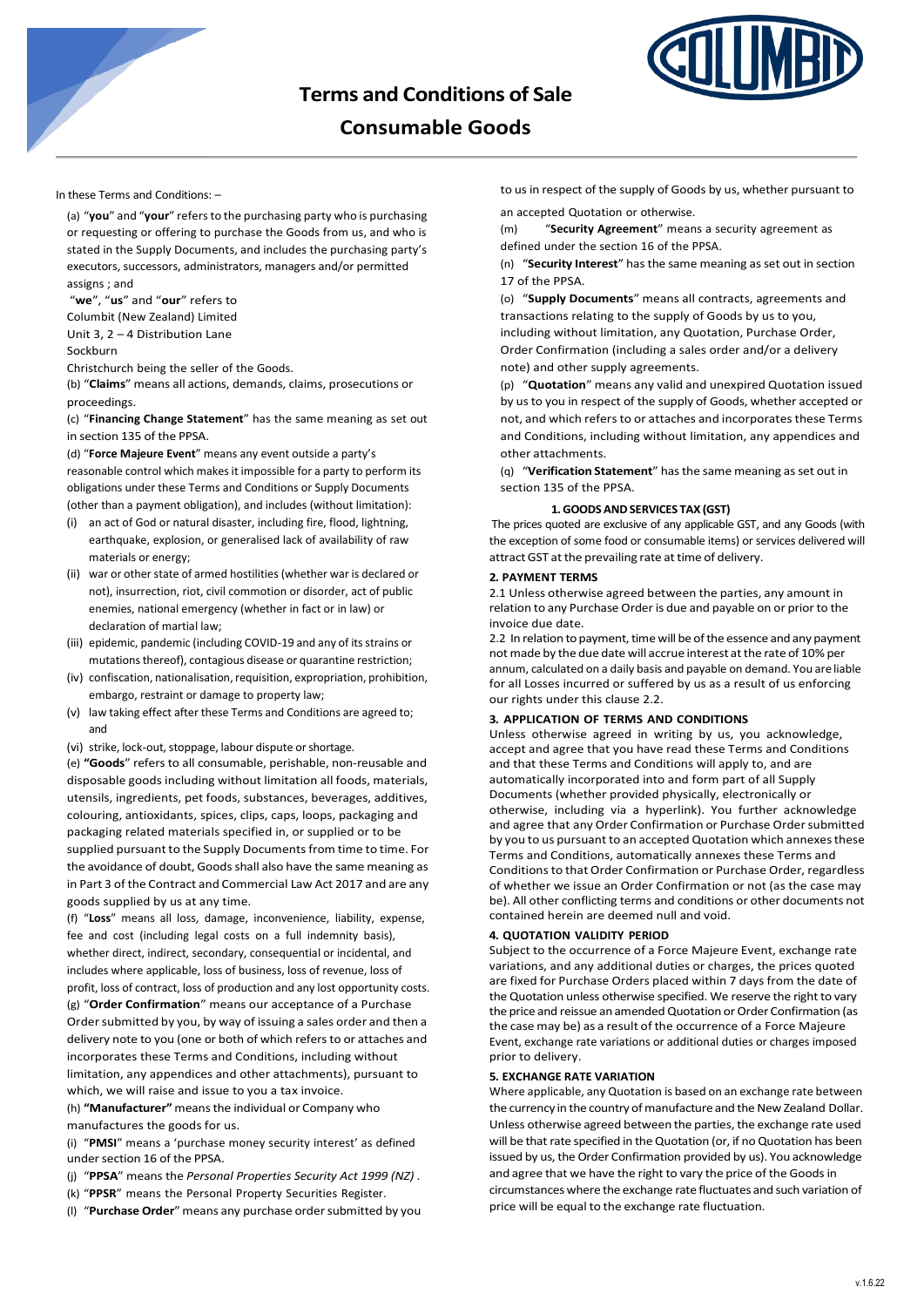

# **6. PRODUCT SPECIFICATIONS**

Unless agreed by us in writing, the Goods sold to you will be in accordance with the manufacturer's and/or supplier's specifications for those Goods as at the date of the Order Confirmation, or at our option, as at the delivery date.

# **7. INCLUSIONS AND EXCLUSIONS**

As per Quotation or Order Confirmation (as the case may be).

# **8. ORDERING, DELIVERY AND RETURNS**

8.1 The process for ordering Goods with us is as follows:

- (a) Quotation;\*
- (b) acceptance of Quotation by you;\*
- (c) Purchase Order;
- (d) Order Confirmation; and then
- (e) invoice.

\*Note: stages (a) and (b) may be omitted and the process of ordering be stages (c) to (e) only.

8.2. A Purchase Order is only binding on us and we are only required to supply the Goods once we have provided an Order Confirmation

(specifically, a sales order) and you have paid the full invoice amount. 8.3 The delivery dates or delivery periods set out in the Supply Documents are estimates only and are subject to change. We are not responsible if you fail to collect or take delivery of Goods when the

Goods are delivered. You will be liable for any additional delivery fees or charges for failing to collect or take delivery of Goods.

8.4 We reserve the right to make partial (where appropriate) deliveries pursuant to the Supply Documents and you will not be entitled to reject such delivery or any late deliveries.

8.5 We make no guarantees asto delivery to you and we will not be liable for any Loss suffered or incurred by you as a result of any late or delayed delivery.

8.6 You acknowledge, accept and agree that we may deliver up to five (5) per cent more or lessthan the Goods ordered by you and the price of the Goods will be adjusted in accordance with the quantity delivered. 8.7 You must inspect the Goods immediately upon delivery. If you consider that the Goods are not in accordance with the Supply Documents or are otherwise defective, damaged or non-conforming, you must give written notice to us within 7 days of delivery of the Goods, failing which you are deemed to have accepted the Goods in their condition on delivery. Your written notice must contain a detailed report (submitting all information required by us) evidencing the alleged defects, damage or non-conformities of the Goods. Following the written notice and at our discretion, we may elect for our representative(s) to inspect and investigate the alleged defective, damaged or non-conforming Goods at any time during normal business hours.

8.8 At our discretion, we reserve the right to replace, resupply or exchange Goods which are the subject of a claim as per clause 8.6. If we are responsible for the defective, damaged or non-conforming Goods, you are entitled to return the Goods for exchange, resupply or replacement.

8.9 Returns will only be accepted by us subject to:

- (a) you keeping the defective, damaged or non-conforming Goods well preserved and in the condition that they were delivered in;
- (b) the carrying out of any inspections required by our representative and your compliance in accordance with the requirements set out in clause 8.6; and

(c) our written consent prior to accepting the return of the Goods. 8.10 You acknowledge, accept and agree that we will not replace, resupply or exchange any opened, processed, deteriorated or used Goods. In addition, we may, at our discretion, refuse Goods for return for any reasons other than the conditions contained herein.

# **9. DOCUMENTATION**

The quoted price for Goods includes all necessary documentation as determined by us and any other documentation reasonably requested by you, including any Material Safety Data Sheet and Specification sheet (if applicable).

# **10. BREACH/ DEFAULT/ TERMINATION**

10.1 We reserve the right to cancel and terminate our supply of Goods to you pursuant to the Supply Documents and all amounts owing to us are immediately due and payable, in the following circumstances:

- (a) at any time, by giving you 30 days' notice of termination in writing;
- (b) if you are in breach of any obligation under these Terms and Conditions and such breach is not remedied within 7 days of us notifying you of such breach; or
- (c) if in our reasonable opinion you will be unable to meet any payments as and when they fall due, or you become insolvent and/or an administrator, controller, receiver, liquidator or similar person is to be or has been appointed on your behalf.

10.2 Upon termination under clause 10.1, you must allow for, if directed by us, completion of any outstanding Purchase Orders (in which case, the provisions of these Terms and Conditions will survive to the extent required for us to complete and be paid for all outstanding Purchase Orders).

## **11. RISK AND RETENTION OF TITLE**

11.1 Risk of loss or damage to the Goods will pass to you when Goods are delivered to you or your authorised representative (point of delivery).

11.2 You must insure the Goods against any Loss of any kind for their full value as from the date of delivery to you. You also agree to take out and maintain any insurance we reasonably require from time to time and provide us with certificates of currency evidencing such insurance within 7 days of our request under this clause 11.2.

11.3 Notwithstanding the passing ofrisk pursuant to clause 11.1, you acknowledge and agree that we retain legal and equitable title and ownership to the Goods supplied to you, until all amounts due to us in respect of those Goods are paid in full.

11.4 Prior to title in the Goods passing to you, you must:

- (a) hold the Goods as our bailee and fiduciary agent and you agree to accept such appointment;
- (b) store the Goods separately from your products and any third party products, and in a manner enabling them to be identified as our Goods; and
- (c) properly protect, store and insure the Goods.

11.5 Prior to title in the Goods passing to you, you must not assign, transfer or otherwise dispose of any of the rights, obligations, benefits or burdens(or part thereof), or grant a Security Interest, in relation to the Goods without our prior written consent. Notwithstanding this, you may sell or deal with the Goods in the

ordinary course of business, subject to the following conditions: - (a) any such sale or dealing with the Goods must be on market

- terms and at commercial arms' length; and
- (b) all proceeds arising from the sale of or dealing with the Goods remains our beneficial property and must be held on trust by you in a separate identifiable account on our behalf, and you must promptly account to us for those proceeds. Such proceeds are payable to us on demand.
- 11.6 In the event you breach these Terms and Conditions, we reserve the following rights in relation to the Goods:-
	- (a) the right to demand that you immediately return the Goods to us, at your cost. If you do not return the Goodsimmediately or within the time specified by us, we are entitled (at any time and without further notice) to enter on your premises or such premises where the Goods are located and take all steps necessary to retake possession of the Goods;
	- (b) you grant us(and any person authorised by us) an unconditional and irrevocable licence to enter on any premises where the Goods are located for the purpose of retaking possession of the Goods and thereafter storing or disposing of them (including by way of sale) as we see fit;
	- (c) you are liable for all Lossesincurred orsuffered by us as a result of us exercising our rights under this clause 11.6; and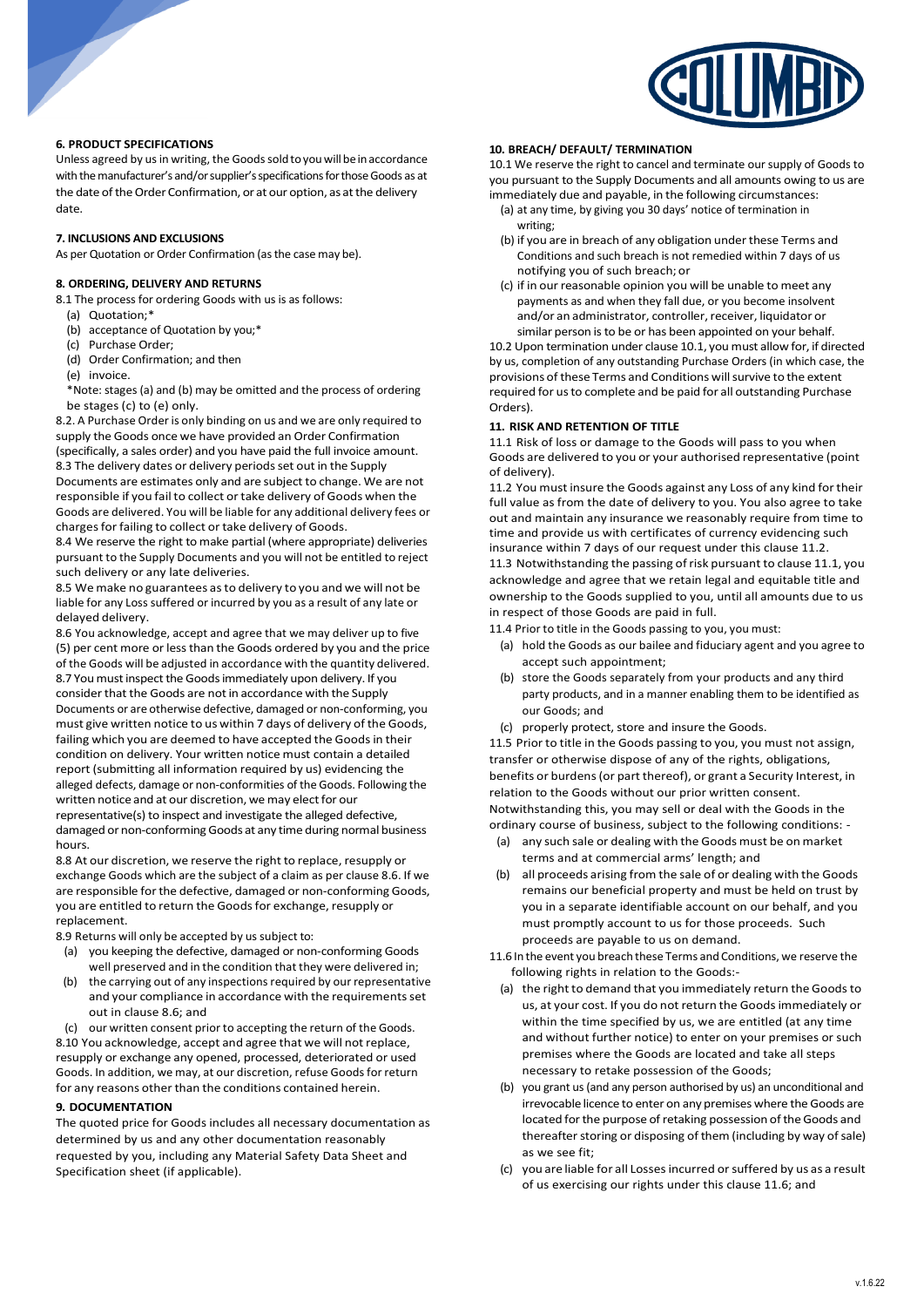

- (d) you will indemnify us for all Losses incurred or suffered as a result of all Claims brought by or against us in connection with us exercising our rights under this clause 11.6.
- 11.7 Prior to title in the Goods passing to you, forthe purposes of the PPSA, you acknowledge and agree as follows:
	- (a) a Supply Document constitutes a Security Agreement;
	- (b) any transaction deriving from a Supply Document creates a Security Interest for the purposes of the PPSA;
	- (c) you grant to us a Security Interest in the Goods (including, without limitation, a PMSI) and any sale proceeds deriving from the sale of the Goods, to secure payment of the price of the Goods, supplied from time to time;
	- (d) we are entitled to register the Security Interest on the PPSR and you will not make any objection to such registration;
	- (e) you must not do or permit anything to be done that may result in a Security Interest (including, without limitation, a PMSI) granted to us to rank or to be subjected to priority to any other Security Interest in favour of any other third party;
	- (f) the Security Interest applies to all Goods that have previously been supplied by us and to all present and after acquired Goods;
	- (g) you will assist and take all steps necessary which we may require, including without limitation, obtaining written consents, supplying information, and executing all necessary PPSR registration forms and other documents(whether on the part of you or a third party), to register and/or protect the Security Interest under the PPSA in the Goods and any sale proceeds deriving from the sale of the Goods, or to maintain the ability to claim and realise a Security Interest, including its priority, pursuant to the PPSA or by reason of the Financing Change Statement;
- (h) you will not make orregister a Financing Change Statement in respect of the Goods, without our prior written consent; and
- (i) you waive your right under section 148 of the PPSA to receive a copy of the Verification Statement relating to the Security Interest, if registered.

# **12. WARRANTIES**

12.1 We warrant all Goods supplied by us to be in accordance with the standard specifications set out in the Supply Documents as at the date of delivery and in accordance with the manufacturer's/supplier's warranty, including the manufacturer's/ supplier's warranty period and warranty conditions (if any). For clarity, we only pass on to you the manufacturer's/ supplier's warranty and do not provide any extended or additional warranty.

12.2 Our warranty obligations in all circumstances are limited to the replacement or exchange of the defective, damaged or nonconforming Goods or part thereof. We will not be liable in any circumstances forany defective, damaged or non-conforming Goods caused in whole or part by misuse, abuse, neglect, faulty or careless treatment or negligence by you or any third party, the use of the Goods for any other purposes other than its intended purpose, the use of Goods not in accordance with its specifications and any defect, damage or non-conformance caused by any circumstances beyond our control after the Goods have been released from our care and possession.

12.3 In the case where there is a shortage of the Goods supplied, you will only be charged for the quantity of Goods actually supplied by us. 12.4 Notwithstanding if we are held to be responsible for any defect, damage or non-conformity to the Goods during the warranty period, we will nevertheless be released from all warranty obligations in the following circumstances: -

- (a) you did not provide written notice regarding the defective, damaged or non-confirming Goods within 7 days of delivery;
- (b) you did not grant reasonable time and opportunity for our employees, contractors or agents to do all things necessary to replace or exchange the Goods; and
- (c) domestic or international laws, rules, regulations and

controls make it impossible for us to carry out our warranty obligations.

- 12.5 Except for any conditions, warranties and/or rights:
	- (a) set out in these Terms and Conditions;
	- (b) expressly agreed by us in writing in any Supply Documents; and
	- (c) implied by any law and which cannot be excluded,

all representations, promises, statements, warranties and conditions (whether statutory, express or implied) regarding any Goods supplied by us or on our behalf are expressly excluded.

12.6 You warrant to us that you are solvent (and will not become insolvent) in accordance with the solvency test under section 4 of the Companies Act 1993at the time of entering into these Terms and Conditions and at any time transacting under any Supply Document. You acknowledge and agree that by entering into these Terms and Conditions and transacting under any Supply Document, we have relied on your warranty under this clause 12.6 and you will indemnify us and keep us indemnified against all Loss which we suffer or incur, or in connection with a Claim made by any third party against us, as a direct or indirect result of, or in connection with, this warranty being untrue or incorrect in any respect.

## **13. LIMITS ON OUR LIABILITY**

13.1 Other than as provided for in these Terms and Conditions, we will not be responsible or liable for any Loss as a result of or in connection with the use of the Goods or as a result of reliance by you or any third party on the Goods or its results.

13.2 If we are held to be liable to you in contract, in tort, under statute or otherwise for any Loss arising as a result of or in connection with these Terms and Conditions or the Supply Documents, our liability in all circumstances will be limited to and will not exceed, the aggregate total amount actually paid by you to us under the Supply Documents.

13.3 If we breach these Terms and Conditions or the Supply Documents or any applicable consumer guarantee under the *Consumer Guarantees Act 1993 ("CGA")* or are negligent, our liability is limited in all cases and at our discretion to: -

- (a) the replacement, resupply or exchange of the Goodsinvolved or the supply of an equivalent product; and
- (b) the payment of the cost of replacing (or exchanging) the Goods or supplying an equivalent product.

13.4 We will not be responsible or liable to you or the final customer (where applicable) in instances where the Goods do not meet the consumer guarantees in the CGA due to: -

- (a) any act, default or omission of, or representation made by, a third party other than our employees or agents;
- you charging a higher price than the recommended retail price for the Goods involved;
- (c) any circumstances or instances occurring beyond our control after the Goods have been released from our care and possession; and
- (d) you or the final customer (where applicable) being aware of or ought reasonably to have been aware of the defective, damages or non-conforming Goods at the time of delivery or purchase.

13.5 The provisions of this clause 13 will not apply to the extent that their application is prevented by CGA.

13.6 If you have not given us written notice of the defective, damaged or non- conforming Goods within 7 days of delivery, you are prohibited from commencing any Claim against us and we will have no liability for any Loss as a result of or in connection with those defective, damaged or non- conforming Goods.

13.7 Any Claim made in connection with these Terms and Conditions must be commenced within twelve 12 months of the cause of action arising.

13.8 We will not be responsible or liable for:

- (a) any act, omission, negligence or default of our contractors(if any) or third-party products or services;
- (b) any bodily injuries, material damage, economic losses or any other consequential losses of any nature whatsoever or howsoever;
- (c) any delay in performing an obligation if such delay is caused by you or if the delay occurs in circumstances beyond our control;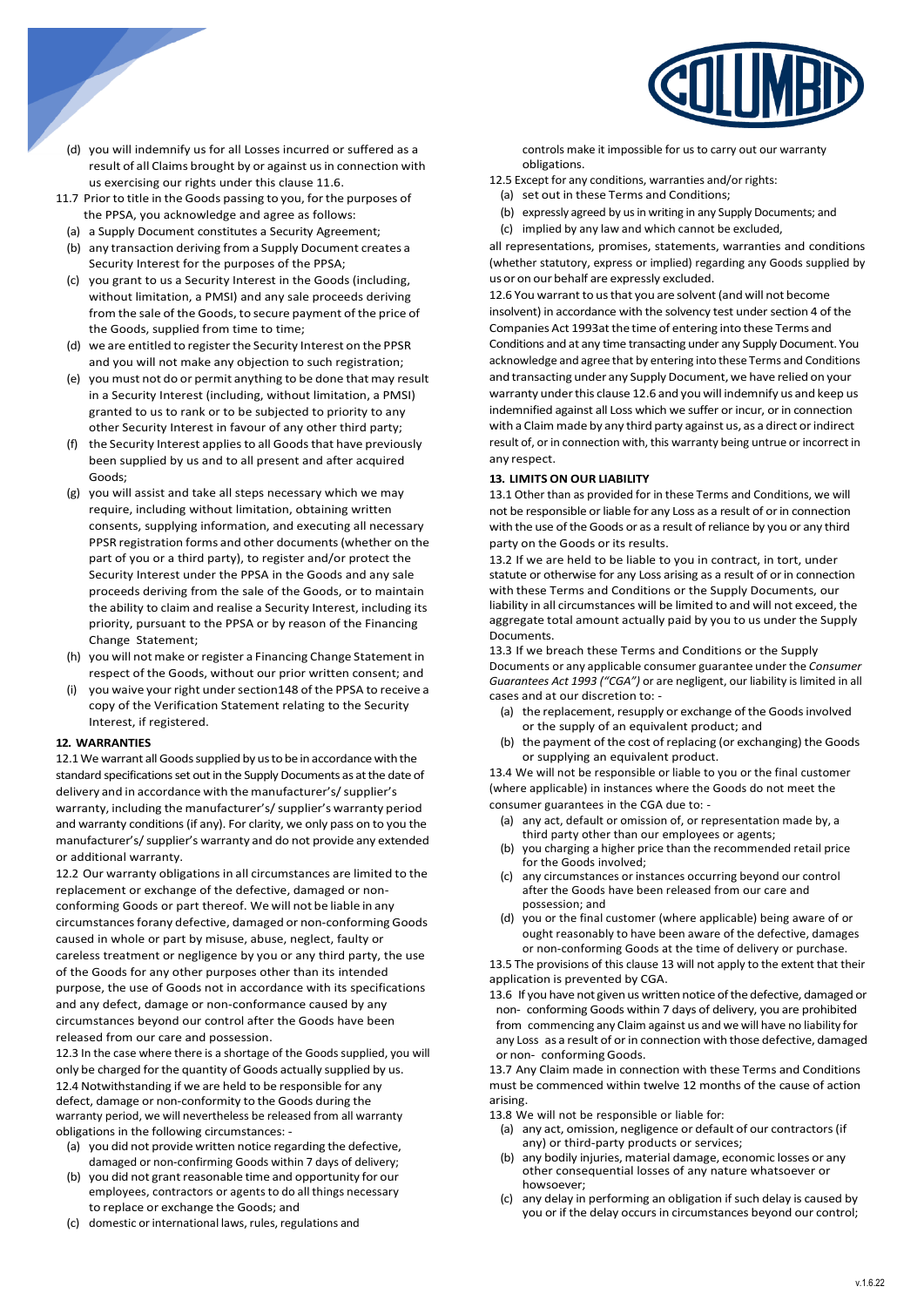

(d) a Claim that arises as a direct result of the enactment or amendment of any law, a change in the judicial or administrative interpretation of any law, or a change in, or withdrawal of, the practice or policy of any government agency.

13.9 You acknowledge, agree and accept that Goods delivered to you from us will be delivered using a third-party carrier and that we will not be responsible or liable for any Loss caused as a result of breakage, non-conformity asto quantity or quality, damage, expiry, shortage, deterioration, wastage and decomposition of the Goods due to or during delivery by such third-party carrier.

13.10 We will not be responsible or liable for any failure to perform or delay in performance of any of our obligations where such failure or delay is due to a Force Majeure Event.

# **14. IMPLIED TERMS**

14.1 You acknowledge and agree that all warranties expressed or implied by statute, common law, equity or otherwise are to the fullest extent permitted by law expressly excluded, and you accept that:

- (a) the Goods are supplied to you on an "as is" basis;
- (b) we warrant only to supply the Goods with reasonable care and skill;
- (c) we make no express or implied representation or warranty that the Goods supplied are fit for purpose and of a merchantable quality; and
- (d) we make no express or implied representation or warranty that the Goods will not cause harm or injury to any person who uses or otherwise comes in contact with the Goods, whether directly or indirectly.

14.2 Clause 14.1 is subject only to your rights contained in the CGA or any other equivalent or similar federal or state legislation, which cannot be lawfully excluded, restricted or modified.

14.3 We are not liable to you for any Loss which you may suffer or incur or are liable for as a result of or in connection with the use of the Goods.

## **15. HEALTH AND SAFETY**

It is your sole responsibility to ensure that all applicable health and safety regulations are complied with and all appropriate steps are taken in relation to the reception, handling, storage and use of the Goods. This includes informing and distributing to your employees, agents, subcontractors, visitors and every customer, including end customer, any warnings, labels, information, instructions or potential hazards relating to the Goods that we have supplied to you.

#### **16. MODIFICATIONS**

You must not conceal, remove or otherwise interfere with any warnings, instructions, labels, or other markings on or affixed to the Goods.

#### **17. LICENSES AND CONSENTS**

Except for the supply of the Goods by us to you, you acknowledge, agree and accept that you bear sole responsibility for the obtaining and maintenance in full force and effect of any necessary export or import licenses, authorisations or consents in respect of the Goods and agree that we will not be liable whatsoever for the Goods exported or imported without any necessary licenses, authorisations or consents.

#### **18. PRIVACY**

18.1 You acknowledge and agree for us to obtain a credit report from a credit reporting agency containing credit information about you and/or the guarantors (if any) in relation to any credit provided by us. You hereby consent for us to exchange your information with those credit providers specified in your credit application or otherwise in a credit report issued by the credit reporting agency for the following purposes:

- (a) to assess your application for credit including yours(or the guarantors) credit rating and status;
- to notify any credit providers of an application for credit; and
- (c) to ascertain your credit worthiness with other credit providers.

18.2 You agree that your personal data may be used or retained by us for the purposes of verifying your credit status with credit suppliers

and agencies, and assisting with the daily operations of your account in relation to the Goods.

18.3 You must advise us of any changes in circumstances that may affect the accuracy of the information you have provided to us. If you are a natural person you have the right of accessto and correction of any personal information held by us.

#### **19. INDEMNITY**

You and the guarantors (if any) indemnify us and our related bodies corporate, shareholders, officers, directors, employees, contractors, agents and assigneesfrom and against any and all Claims or Losses, that we or our related bodies corporate, shareholders, officers, directors, employees, contractors, agents and assignees suffer or incur, as a result of or in connection with:

- (a) your relations with your suppliers, customers or any third parties and affiliates;
- (b) any breach of these Terms and Conditions and/or any Supply Documents by you; or
- (c) any act, omission, negligence or default by you or your related bodies corporate, shareholders, officers, directors, employees, contractors, agents and assignees,

except to the extent that such Claims or Losses are directly caused by us (and in such cases, reduced proportionately).

#### **20. EXCLUSION OF CONSEQUENTIAL LOSSES**

Except where otherwise stated, neither party will have any liability to each other for fines, penalties, taxes (except GST) and any exemplary, aggravated or punitive damages, liquidated damages or any consequential loss, whether direct or indirect, including but not limited to the loss of revenue, loss of profits, loss of business opportunity, loss of contract and loss of production.

# **21.GUARANTEES**

21.1 Each of your directors("**Guarantors**") (if applicable) gives a guarantee and indemnity in favour of us in consideration of us supplying the Goods under these Terms and Conditions and the Supply Documents and will, if required by us, execute a Deed of Guarantee and Indemnity documenting the same.

21.2 Each Guarantor unconditionally and irrevocably guarantees to us the due and punctual performance by you of your obligations (including the obligation to pay) under these Terms and Conditions and the Supply Documents.

21.3 The Guarantor unconditionally and irrevocably indemnifies us against all Losses suffered or incurred by us as a result of or in connection with your breach of these Terms and Conditions and the Supply Documents.

#### **22. INTELLECTUAL PROPERTY RIGHTS**

22.1 All formulae, recipes, specifications and other documents that have been, and are still to be prepared and provided by us in connection with the Supply Documents, remain our property (or the manufacturer's property, as the case may be) and are protected by copyright law. Our supply of the Goods to you under these Terms and Conditions and the Supply Documents will not be deemed in any way to include any transfer or license to use our intellectual property rights in connection with the Goods, unless expressly provided herein. Additionally, we will be entitled to and will not be prevented from using or developing concepts, applications or processes that have resulted from the supply of the Goods under all Supply Documents, unless there is a prior agreement the contrary.

22.2 You will be granted a non-exclusive, royalty free, nontransferrable, revocable licence for the use of our intellectual property with respect to the Goods and its intended purpose. 22.3 The following intellectual property rights are hereby expressly excluded: -

- (a) any packaging produced with the Goods;
- (b) any third-party approvals necessary forthe use and operation of the Goods within the jurisdiction where the Goods are operated; and
- (c) any liability for any infringement of third party rights based on modifications to the Goods made by you or any other third party without our prior approval or instruction.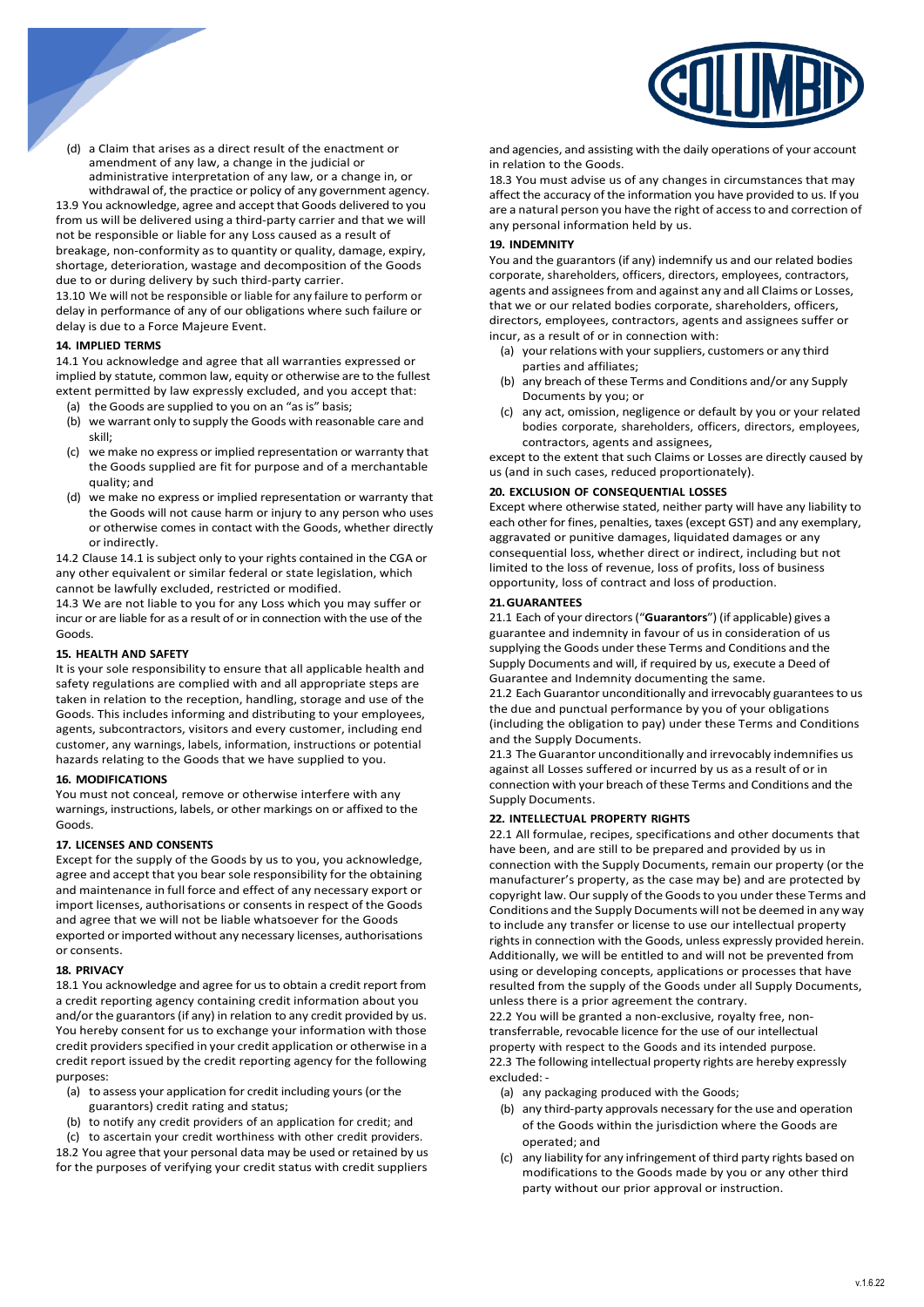

22.4 In the event that we are held responsible for an intellectual property infringement, our obligations are limited to the provision of the right of a continuous use of the modification of the Goods in a reasonable manner in order to avoid the infringement.

22.5 We will be expressly released from our infringement obligations in the following circumstances:

- (a) you grant us no reasonable time to execute the necessary steps for the provision of the right of a continuous use of modification of the Goods;
- (b) execution of any of our infringement obligations is impossible due to domestic or international laws, rules, regulations and controls; and
- (c) there is no immediate notification by you of our intellectual property infringement.

22.6 If we are held responsible for an intellectual property infringement of a third parties' rights, your rights will be limited to the following:

- (a) in the event where provision of a continuous use or reasonable modification turns out to be economically unreasonable, cannot be realised in a reasonable period or will be impossible due to any domestic or international laws, rules, regulations and controls, both parties will have the right to cancel the Supply Documents; and
- (b) in the event of minor restrictions in the intended use of the Goods based on such intellectual property infringement including restrictions that do not (or does so insignificantly) affect the operation of Goods in commercial operations or for the intended purpose, your rights will be limited to a reasonable reduction of the contract price to be determined by us.

# **23. CANCELLATION OF YOUR ORDER**

23.1 We are entitled to cancel any Supply Document or delivery of the Goods at any time before the Goods are delivered, whether or not a Force Majeure Event has occurred, by giving written notice to you. We will not be liable for any Loss suffered or incurred by you as a result of or in connection with such cancellation.

23.2 You are not permitted to cancel a Purchase Order under any circumstances, unless you pay usthe amount we advise to you, calculated as the aggregate of: –

- (a) the Goods (whether complete or incomplete, in whole or in part) manufactured, supplied or delivered pursuant to the Supply Documents;
- (b) the value of any services performed by us;
- (c) any Lossesincurred by us due to the cancellation as at to the date of cancellation, and
- (d) all employee and contractor expensesrelating to the Supply Documents as at to the date of cancellation.

# **24. SPECIAL TERMS, ARRANGEMENTS**

Any additional special terms or arrangements set out in the Supply Documents are included in these Terms and Conditions. There may also be special, technical or site requirements you will need to comply with.

#### **25. NOTICES**

Any notice under these terms and conditions must be in writing, and may be delivered, emailed, faxed or posted to a party.

# **26. DISPUTE RESOLUTION**

26.1 If a dispute arises out of or in relation to these Terms and Conditions or the Supply Documents (other than for non-payment) (**Dispute**), no party to the Dispute (Disputant) will start court proceedings (except proceedings seeking interlocutory relief) unless, it has complied with this clause 26. 26.2 A party claiming that a Dispute has arisen must notify each other Disputant in writing giving details of the Dispute and its proposal for a resolution.

26.3 For a 14 day period after a notice is given (**Initial Period**), each Disputant must use all reasonable endeavours to resolve the Dispute and a senior officer of each Disputant will meet within the first 7 days of that period with that aim.

26.4 If the Dispute remains unresolved at the end of the Initial Period, the Dispute will immediately be referred to mediation for resolution. 26.5 In the event that resolution by mediation is not achieved to the satisfaction of both parties within 30 days of referral to mediation, either party may take legal action to settle the Dispute.

26.6 Nothing in this clause prevents us from taking legal action to enforce payment of any debt due, nor where we are required to seek interlocutory or injunctive relief.

26.7Despite the existence of a dispute, each party must continue to perform its obligations under the Supply Documents.

# **27. FORCE MAJEURE EVENT**

27.1 If a Force Majeure Event occurs, then the party affected will notify the other party of the nature and likely duration of the Force Majeure Event and take all reasonable steps to reduce its effect and duration, including the making of any alternative arrangements for resuming the performance of obligations which may be practicable.

27.2 If a Force Majeure Event occurs and the performance of supplying the Goods and/or services should lead to unreasonable hardship for us, the parties agree to negotiate in good faith to amend the terms of any Supply Document (including without limitation, the pricing terms). 27.3 If the Force Majeure Event continues for a period of 30 days or more, we may terminate any arrangement with you immediately, provided such Force Majeure Event is continuing at the date of termination.

27.4Unless termination is actioned under clause 27.3, the party affected by the Force Majeure Event will notify the other party as soon as performance of its obligations under any relevant agreement with us is no longer prevented by the Force Majeure Event.

# **28. GOVERNING LAW AND JURISDICTION**

These Terms will be interpreted in accordance with and governed by the laws of New Zealand and the New Zealand Courts will have exclusive jurisdiction over any dispute in relation to the Goods.

## **29. ENTIRE AGREEMENT, JURISDICTION, SEVERABILITY AND WAIVERS**

These Terms and Conditions and the relevant Supply Documents constitute the entire terms of the agreement for the Goods we supply to you. If any provision of these Terms and Conditions orthe Supply Documents will be invalid, void, illegal or unenforceable the validity, existence, legality and enforceability of the remaining provisions will not be affected, prejudiced or impaired. No failure to exercise nor any delay in exercising any right, power or remedy by us operates as a waiver.

#### **30. PRIORITY OF SUPPLY DOCUMENTS**

In the event of conflicting provisions between any of the Supply Documents and these Terms and Conditions, the provisions will govern in the following priority:

- (a) duly executed amendments to any supply agreement between the parties (to the extent they are not superseded by a subsequent amendment);
- (b) any duly executed supply agreement between the parties;
- (c) an Order Confirmation;
- (d) a Quotation; and
- (e) these Terms and Conditions.

# **31. CHANGE IN LAW**

In these Terms and Conditions and the Supply Documents, unless the context otherwise requires, references to a statutory provision include references to that statutory provision as from time to time amended, extended or re-enacted and any regulations made under it, provided that in the event that the amendment, extension or re-enactment of any statutory provision or introduction of any new statutory provision has a material impact on the obligations of either party, the parties will negotiate in good faith to agree such amendments to these Terms and Conditions as may be appropriate in the circumstances.

#### **32. SIGNING**